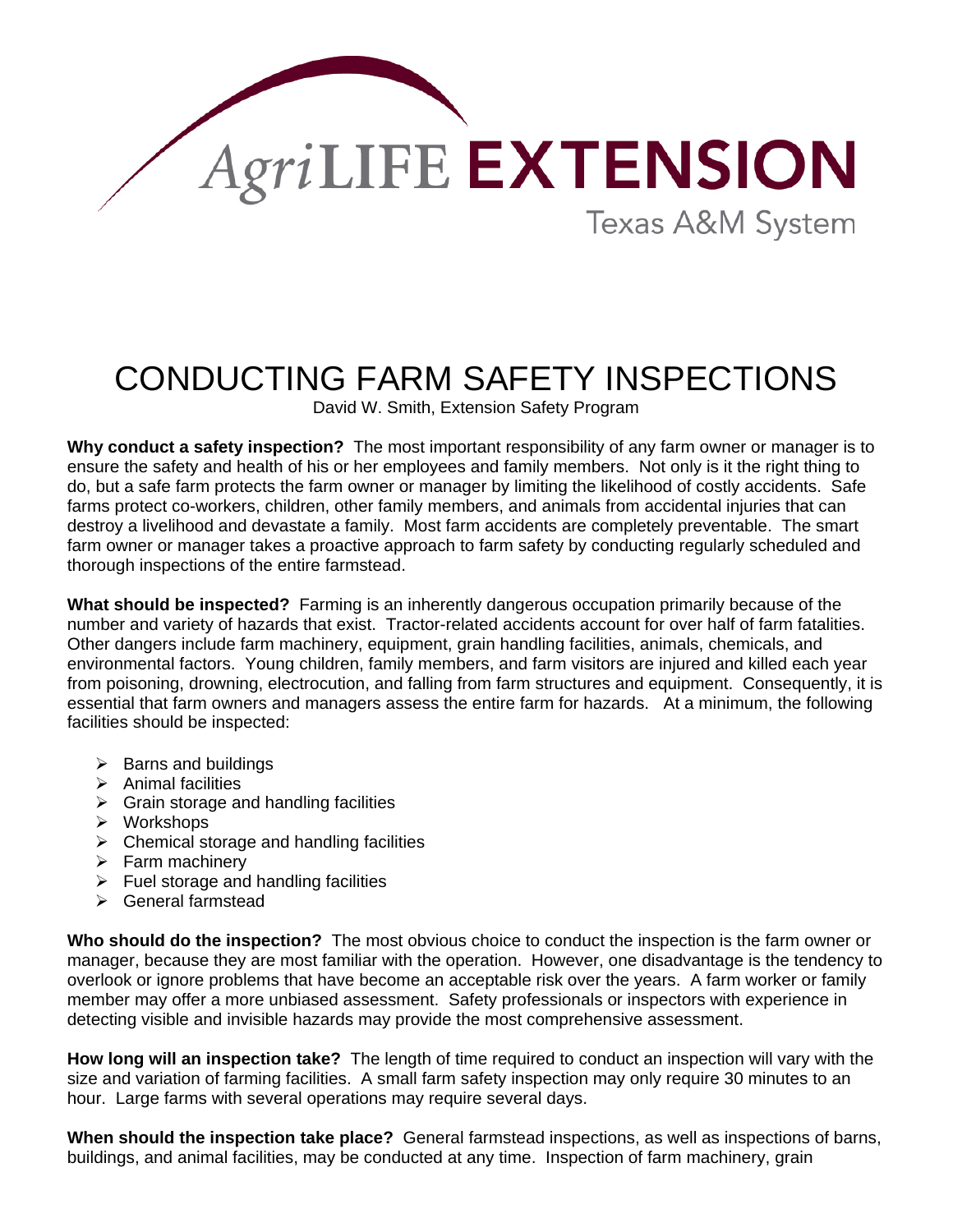handling, chemical, and fuel facilities should be conducted before the planting and harvesting seasons. It's important to establish a regular safety inspection schedule. Farm workers and family members will likely come to respect your commitment to maintaining a safe workplace and buy in to safety-first attitude.

**What should I do with inspection results?** The reason for conducting a farm safety inspection is to identify and remove hazards. Failure to remediate obvious problems can cost lives and property, and result in low-employee moral. The following checklist provides guidance on conducting farm inspections but does not necessarily cover all potential hazards encountered on a farm.

|   | <b>PART A: BARNS AND BUILDINGS</b>                                                                                                                                       | Yes    | No     |
|---|--------------------------------------------------------------------------------------------------------------------------------------------------------------------------|--------|--------|
| ➤ | Is a first aid kit available and placed in a prominent location?                                                                                                         | □      | $\Box$ |
| ➤ | Are emergency phone numbers (fire station, policy station, EMS) listed and<br>posted in a prominent location?                                                            | $\Box$ | $\Box$ |
| ➤ | Are smoke detectors installed in appropriate locations and operating properly?                                                                                           | $\Box$ | $\Box$ |
| ➤ | Is the building free of unnecessary accumulations of trash, litter, junk, and other<br>things that could start or fuel a fire?                                           | $\Box$ | $\Box$ |
| ➤ | Is the building free from any highly flammable liquid such as gasoline?                                                                                                  | $\Box$ | $\Box$ |
| ➤ | Are stairs and permanent ladders in good condition?                                                                                                                      | $\Box$ | $\Box$ |
| ➤ | Do stairs have handrails?                                                                                                                                                | $\Box$ | $\Box$ |
| ➤ | Are stairs clear of objects and slippery substances?                                                                                                                     | $\Box$ | $\Box$ |
| ➤ | Are passageways clear of tools, buckets, or slippery substances. that could cause<br>falls?                                                                              | $\Box$ | $\Box$ |
| ➤ | Are protrusions such as nails removed from walls or railings to prevent contact?                                                                                         | $\Box$ | $\Box$ |
| ➤ | Is the building properly lighted, especially in common work areas?                                                                                                       | $\Box$ | $\Box$ |
| ➤ | Does electrical wiring appear to be in good condition?                                                                                                                   | $\Box$ | $\Box$ |
| ➤ | Can the main electrical power source be locked out if necessary?                                                                                                         | □      | $\Box$ |
| ➤ | Are portable equipment power cords in good condition?                                                                                                                    | □      | $\Box$ |
| ➤ | Are materials and supplies stored and secured so as to not present a falling<br>object hazard?                                                                           | $\Box$ | $\Box$ |
|   | Is power equipment properly shielded? Are shields in place during equipment<br>operation?                                                                                | $\Box$ | $\Box$ |
| ➤ | Are "head-bumpers" such as low ceilings, beams, low doors, and hanging objects<br>marked with warnings?                                                                  | $\Box$ | □      |
| ➤ | Are doors and gates to hazardous areas (silos, manure storage, chemical<br>storage, animal quarters, etc.) kept closed and secured to keep out children and<br>visitors? | $\Box$ | □      |
| ➤ | Are the correct size and type of fire extinguishers mounted at building entrances<br>and exits?                                                                          | $\Box$ | □      |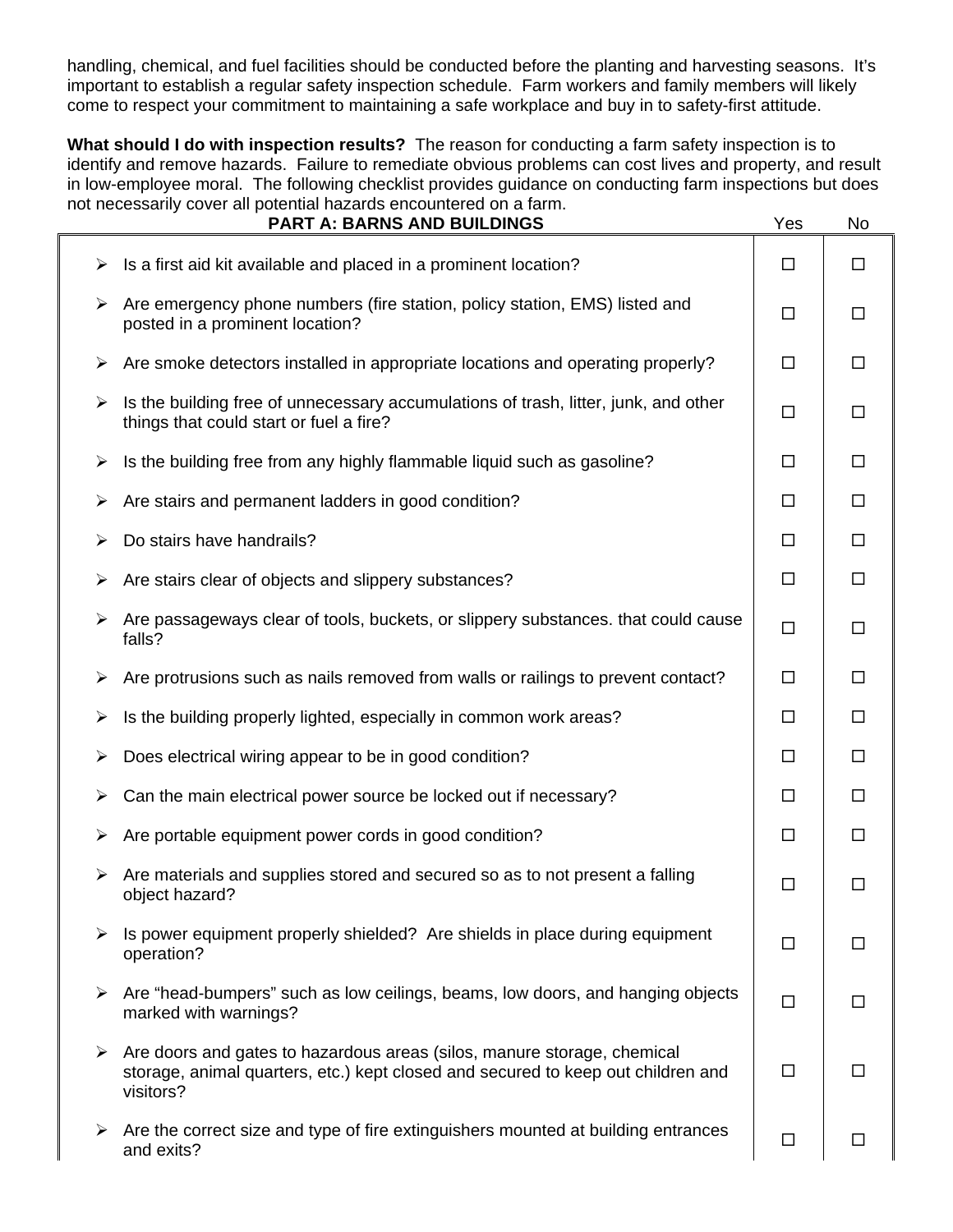| Are "No Smoking" signs posted? Where smoking is permitted, are plenty of<br>ashtrays or safe receptacles available? |  |
|---------------------------------------------------------------------------------------------------------------------|--|
| Are toxic products locked up out of reach of children?                                                              |  |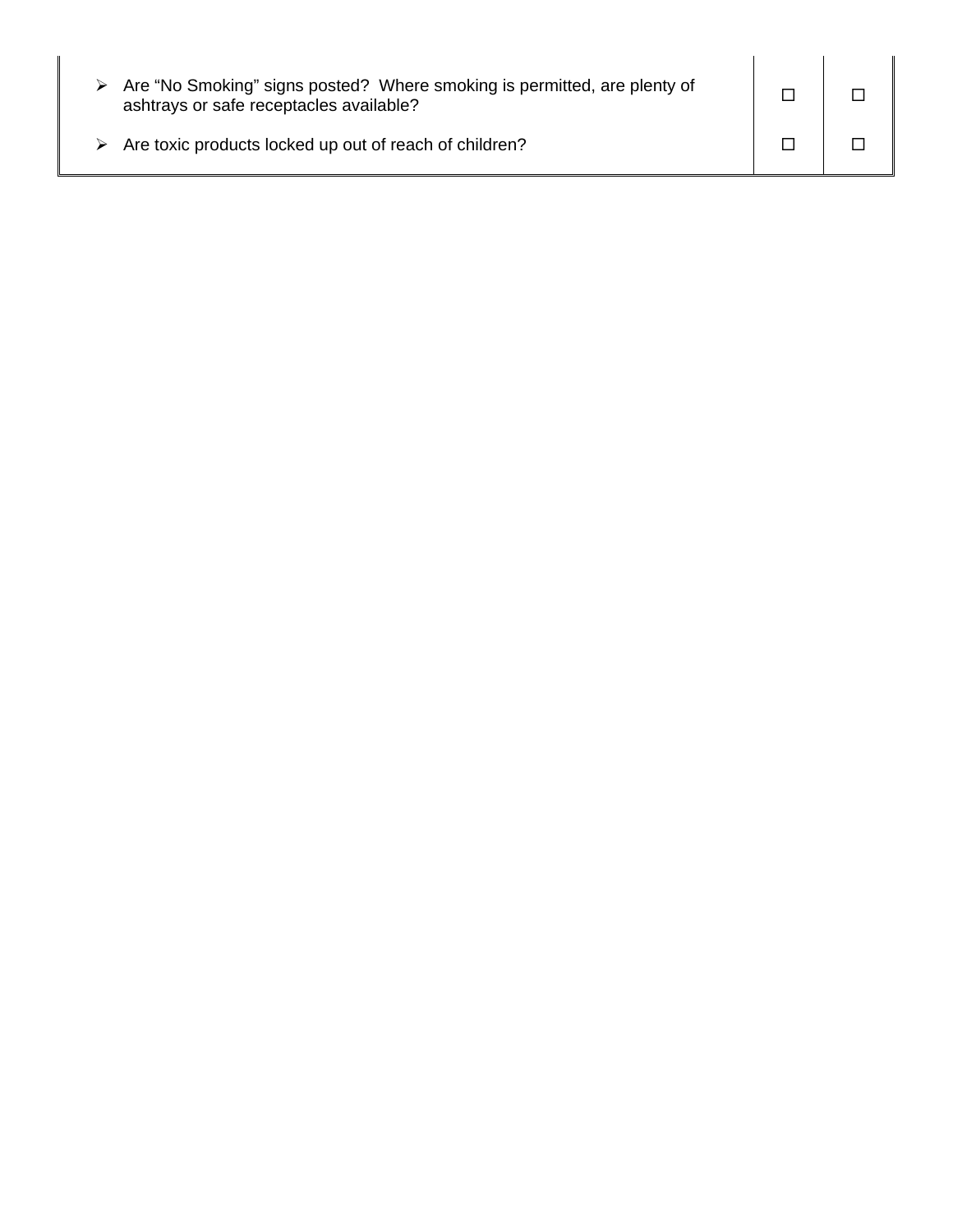|   | <b>PART B: ANIMAL FACILITIES</b>                                                                                                                                               | Yes    | No     |
|---|--------------------------------------------------------------------------------------------------------------------------------------------------------------------------------|--------|--------|
| ➤ | Are pens, gates, chutes, and lot fences in good condition?                                                                                                                     | $\Box$ | $\Box$ |
|   | Are children forbidden to play in or around barns, pens, and feedlots?                                                                                                         | $\Box$ | $\Box$ |
| ➤ | Are feeding, grinding, and materials handling equipment properly shielded and all<br>shields in place when used?                                                               | $\Box$ | □      |
| ➤ | Are loading chutes on augers, elevators, and conveyors covered with grating?                                                                                                   | $\Box$ | $\Box$ |
| ➤ | Are animal medicines kept in a secure area stored in the original containers?                                                                                                  | $\Box$ | $\Box$ |
| ➤ | Are electrical stock water heaters grounded?                                                                                                                                   | $\Box$ | $\Box$ |
| ➤ | Are all heat lamps for farrowing and brooding well secured and placed at least two<br>feet from combustible materials?                                                         | $\Box$ | П      |
| ➤ | Are animal working pens free from sharp projections such as nails and metal<br>objects that might endanger animals or workers?                                                 | $\Box$ | $\Box$ |
| ➤ | Are head gates and animal confinement equipment in good working condition?                                                                                                     | $\Box$ | □      |
| ➤ | Are walking surfaces in work areas and passageways kept clear of manure, mud,<br>and spilled grain?                                                                            | $\Box$ | □      |
|   | $\triangleright$ Are all electrical outlets in animal handling area properly covered, protected from<br>moisture, and equipped with ground fault circuit interrupters (GFCIs)? | $\Box$ | $\Box$ |
| ➤ | Are there at least two exits from each area used for working livestock?                                                                                                        | □      | $\Box$ |
|   | Have milking parlor steps and walkways been roughened to prevent slips and<br>falls?                                                                                           | $\Box$ | $\Box$ |
|   | $\triangleright$ Are children kept away from stock watering tanks and manure pits?                                                                                             | □      | ப      |
|   | Are ventilation fans and vents in confinement housing in good working condition?                                                                                               | □      | П      |
| ➤ | Is newly stored hay monitored for the possibility of overheating?                                                                                                              | □      | П      |
| ➤ | Are barn chemicals, fly sprays, disinfectants, or medications kept in their original<br>containers and stored out of the reach of children?                                    | $\Box$ | П      |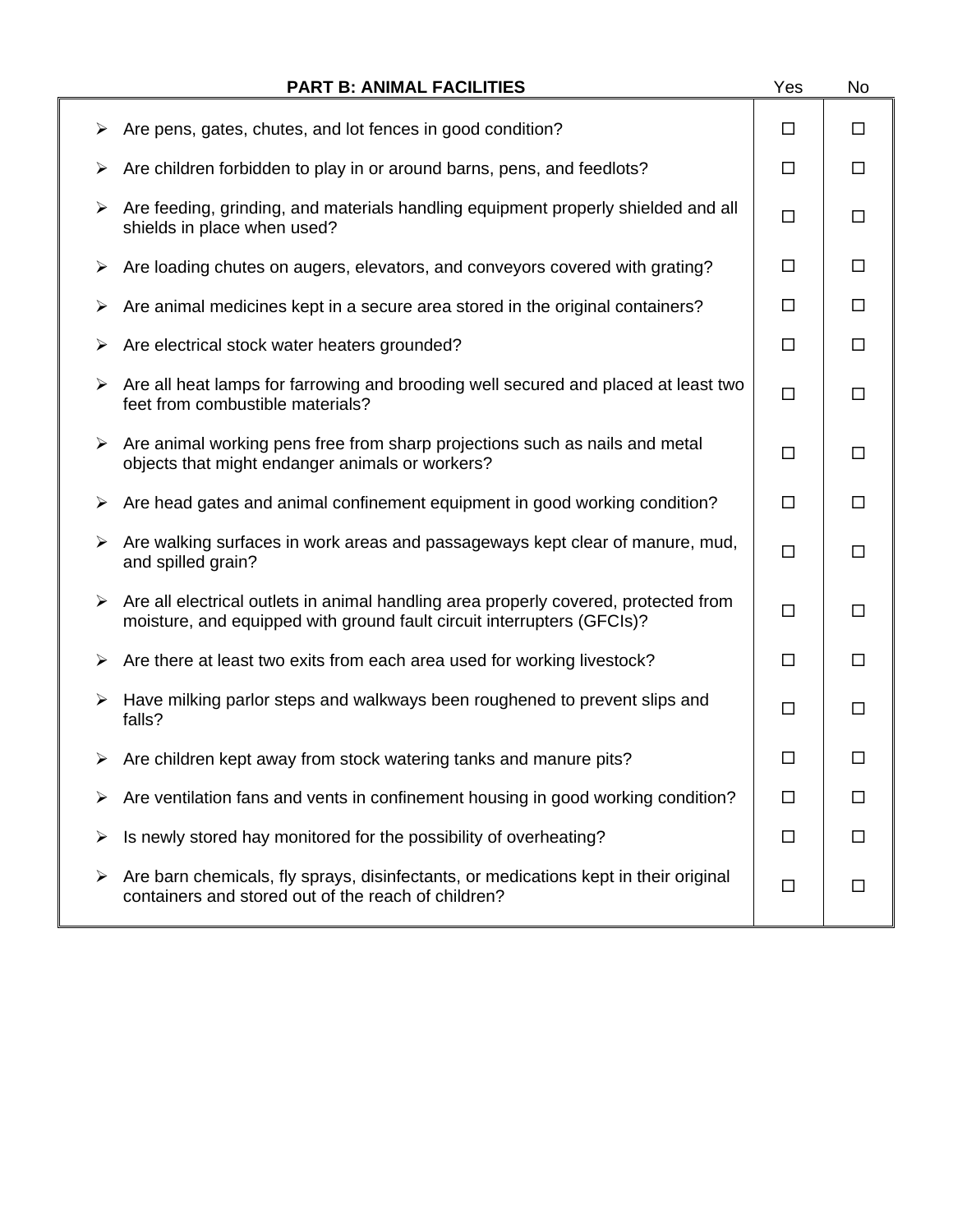|   | <b>PART C: GRAIN STORAGE AND HANDLING FACILITIES</b>                                                                         | Yes    | No     |
|---|------------------------------------------------------------------------------------------------------------------------------|--------|--------|
| ➤ | Are entrances to grain and silage storage areas closed to keep out children?                                                 | $\Box$ | $\Box$ |
| ➤ | Are rotating augers, belts, pulleys, and chains on loading and unloading<br>equipment properly shielded?                     | $\Box$ | $\Box$ |
|   | $\triangleright$ Are silo or grain bin ladders sound and caged from 12 feet and higher when more<br>than 20 feet tall?       | $\Box$ | $\Box$ |
| ➤ | Do grain bins have both inside and outside permanently affixed ladders?                                                      | □      | $\Box$ |
| ➤ | Does each grain bin have a "Do Not Enter" warning sign posted at the entrance of<br>the bin?                                 | $\Box$ | $\Box$ |
| ➤ | Is there an emergency response plan for rescuing workers that may become<br>entrapped in flowing grain bins?                 | □      | $\Box$ |
| ➤ | Is a lifeline available when working inside the grain bin?                                                                   | □      | $\Box$ |
| ➤ | Are there overhead power lines where movable elevators or conveyors are used?                                                | $\Box$ | $\Box$ |
| ➤ | Can power be locked out so that the unloading mechanism cannot be started<br>when someone is in the bin?                     | $\Box$ | $\Box$ |
| ➤ | Is breathing protection available for use when handling dusty or moldy grain, and<br>when cleaning inside a bin?             | $\Box$ | $\Box$ |
| ➤ | Is a supplied air or self-contained breathing device available for use when<br>entering a grain bin that has been fumigated? | $\Box$ | $\Box$ |
| ➤ | Is hearing protection worn by a worker tending a noisy crop drying operation?                                                | $\Box$ | $\Box$ |
| ➤ | Are electrical panels and wiring in good condition?                                                                          | □      | Ш      |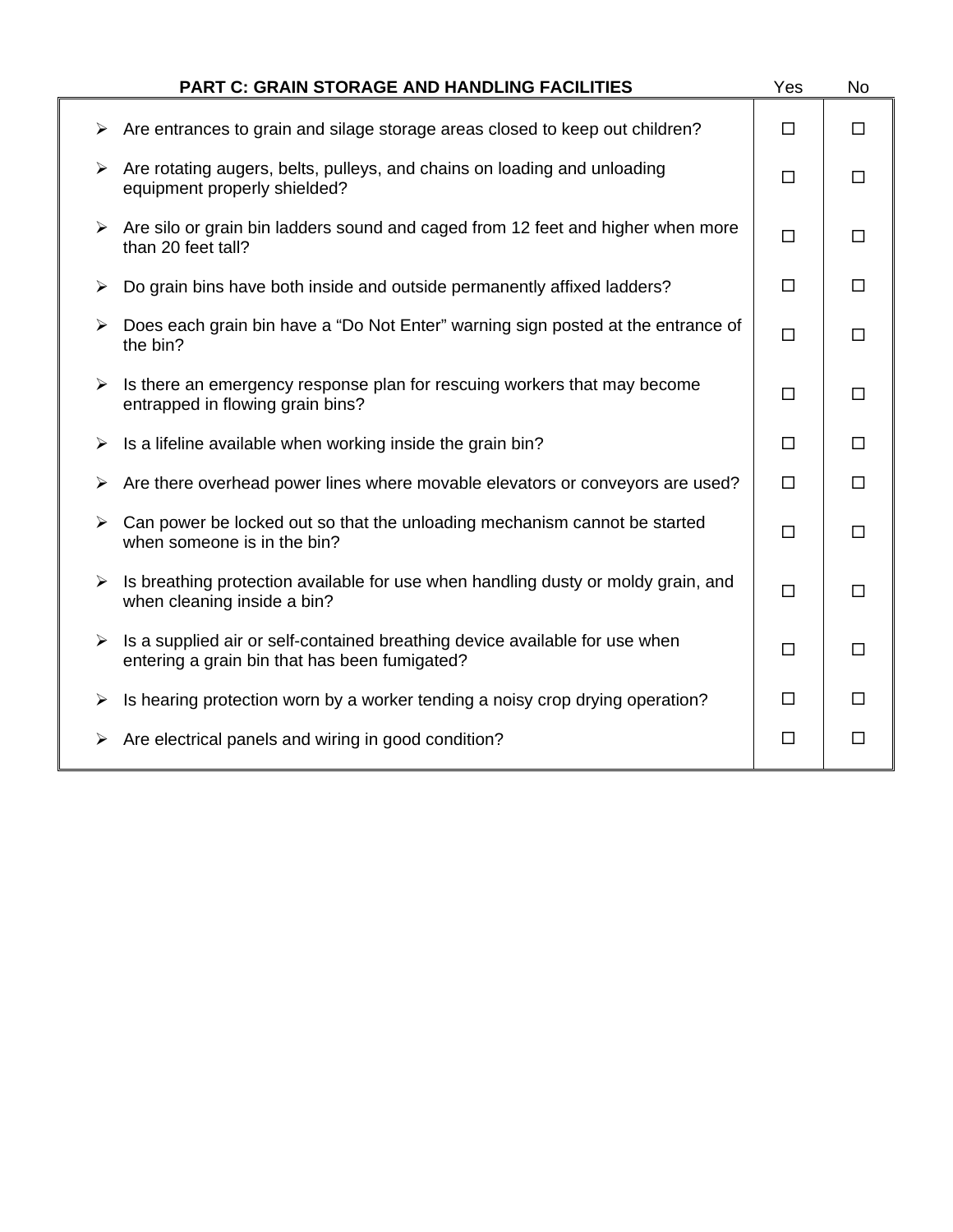|   | <b>PART D: WORKSHOPS</b>                                                                                                                                                    | Yes    | No     |
|---|-----------------------------------------------------------------------------------------------------------------------------------------------------------------------------|--------|--------|
| ➤ | Are electrical outlets three-hole grounded with GFCIs?                                                                                                                      | □      | □      |
| ➤ | Are all stationary power tools properly grounded?                                                                                                                           | □      | $\Box$ |
| ➤ | Are portable power tools either double insulated or three-wire grounded?                                                                                                    | □      | П      |
| ➤ | Are there ample circuits so power tools can be operated without blowing fuses or<br>tripping current breakers?                                                              | □      | $\Box$ |
| ➤ | Are portable power tools unplugged and stored away when not in use?                                                                                                         | □      | □      |
| ➤ | Are equipment switchboxes locked out to keep children from starting machinery?                                                                                              | $\Box$ | $\Box$ |
| ➤ | Are stationary tools such as grinders or saws properly shielded during use?                                                                                                 | □      | □      |
| ➤ | Is a fire extinguisher of at least a 10-pound ABC rating readily available?                                                                                                 | □      | □      |
| ➤ | Is the shop floor kept clean? Are benches tidy and drawers kept shut?                                                                                                       | $\Box$ | $\Box$ |
| ➤ | Are tools, chemical products, and paints put away after use?                                                                                                                | $\Box$ | $\Box$ |
| ➤ | Are cutting tools such as saws, axes, and knives properly stored so they cannot<br>fall on someone?                                                                         | $\Box$ | $\Box$ |
| ➤ | Is the welding area well ventilated?                                                                                                                                        | □      | □      |
| ➤ | Are flammable or combustible materials kept or moved a safe distance when<br>welding?                                                                                       | $\Box$ | □      |
| ➤ | Is personal protective equipment such as goggles, bump cap, filter respirator or<br>dust mask, gloves, ear muffs, shop apron, and welding helmet kept ready in the<br>shop? | $\Box$ | □      |
|   | Are flammable liquids stored in approved containers and kept away from heat<br>sources?                                                                                     | □      | □      |
| ➤ | Are oily cleaning rags stored in a covered metal container and kept away from<br>other combustibles?                                                                        | ш      | ΙI     |
|   | Is the shop well lit with extra light for the workbench area?                                                                                                               | □      | □      |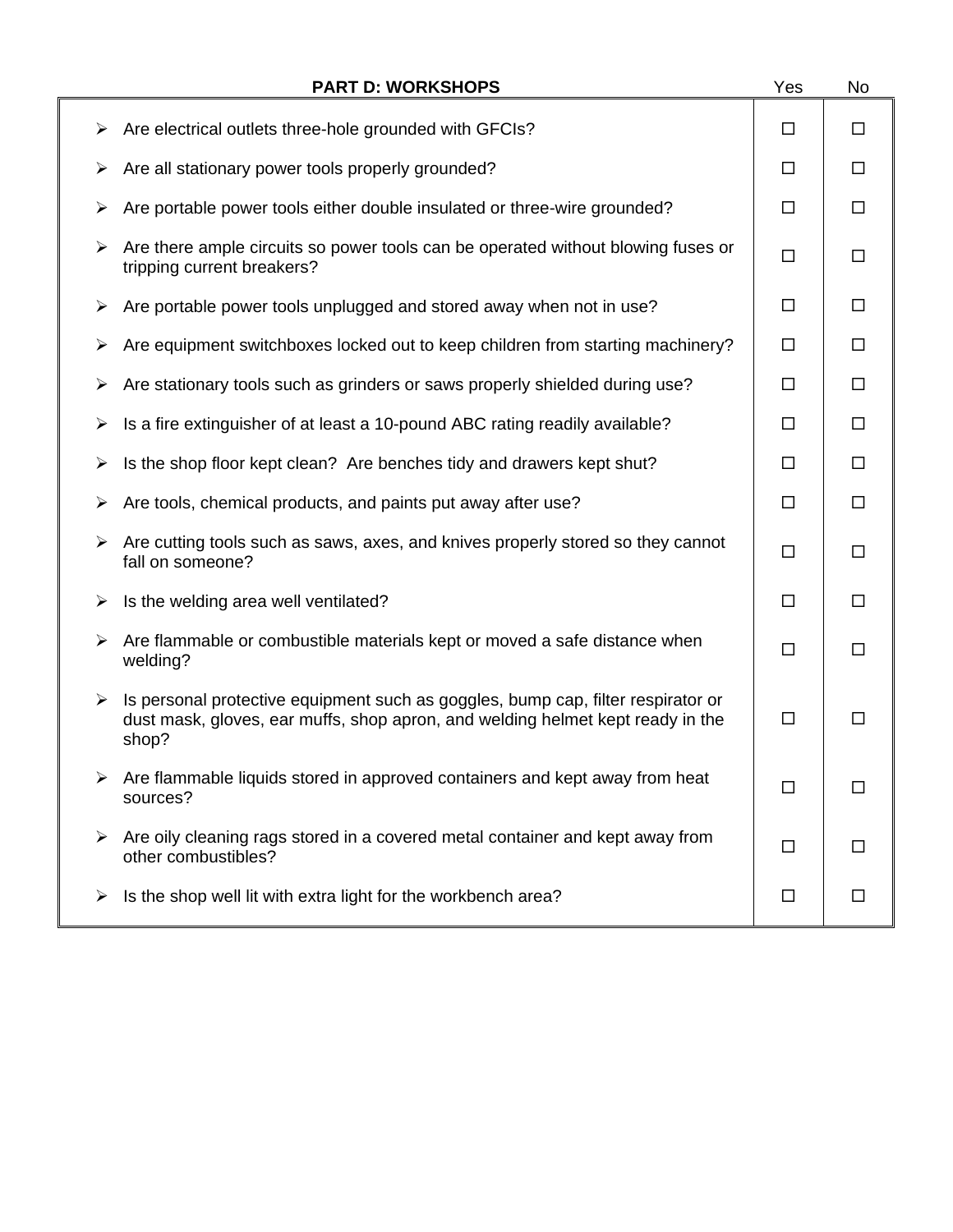|                       | <b>PART E: CHEMICALS STORAGE AND HANDLING FACILITIES</b>                                                                                  | Yes    | <b>No</b> |
|-----------------------|-------------------------------------------------------------------------------------------------------------------------------------------|--------|-----------|
| ➤                     | Are agricultural chemicals stored in a building, room, or cabinet that cannot be<br>entered by children or animals?                       | $\Box$ | □         |
| ➤                     | Are agricultural chemicals stored in a building, room, or cabinet away from feeds,<br>seeds, and animal living quarters?                  | $\Box$ | $\Box$    |
| ➤                     | Are non-compatible chemicals in storage physically isolated from one another?                                                             | $\Box$ | $\Box$    |
| ➤                     | Is a sign posted at the entrance to warn others of the chemical hazards inside?                                                           | $\Box$ | $\Box$    |
| ➤                     | Is the chemical storage area vented to the outside?                                                                                       | $\Box$ | $\Box$    |
| ➤                     | Are chemicals stored in their original containers with the labels clearly visible?                                                        | $\Box$ | $\Box$    |
| $\blacktriangleright$ | Do you have a written plan posted for disposing of empty containers and left-over<br>chemicals?                                           | $\Box$ | □         |
| ➤                     | Is there a designated chemical mixing area outside or in an open, well ventilated<br>part of the building?                                | $\Box$ | $\Box$    |
| ➤                     | Is the chemical storage area well lit so chemicals can be identified and labels<br>easily read?                                           | $\Box$ | $\Box$    |
| ➤                     | Is the storage building sound, and weather- and water-tight?                                                                              | $\Box$ | $\Box$    |
| ➤                     | Is spill containment equipment available?                                                                                                 | $\Box$ | п         |
| $\blacktriangleright$ | Is there a Material Safety Data Sheet (MSDS) for each chemical stored?                                                                    | $\Box$ | $\Box$    |
| ➤                     | Is there adequate personal protection equipment such as gloves, boots,<br>respirator, and goggles available to workers who mix chemicals? | $\Box$ | $\Box$    |
| ➤                     | Is a source of fresh water available for emergency flushing?                                                                              | $\Box$ | $\Box$    |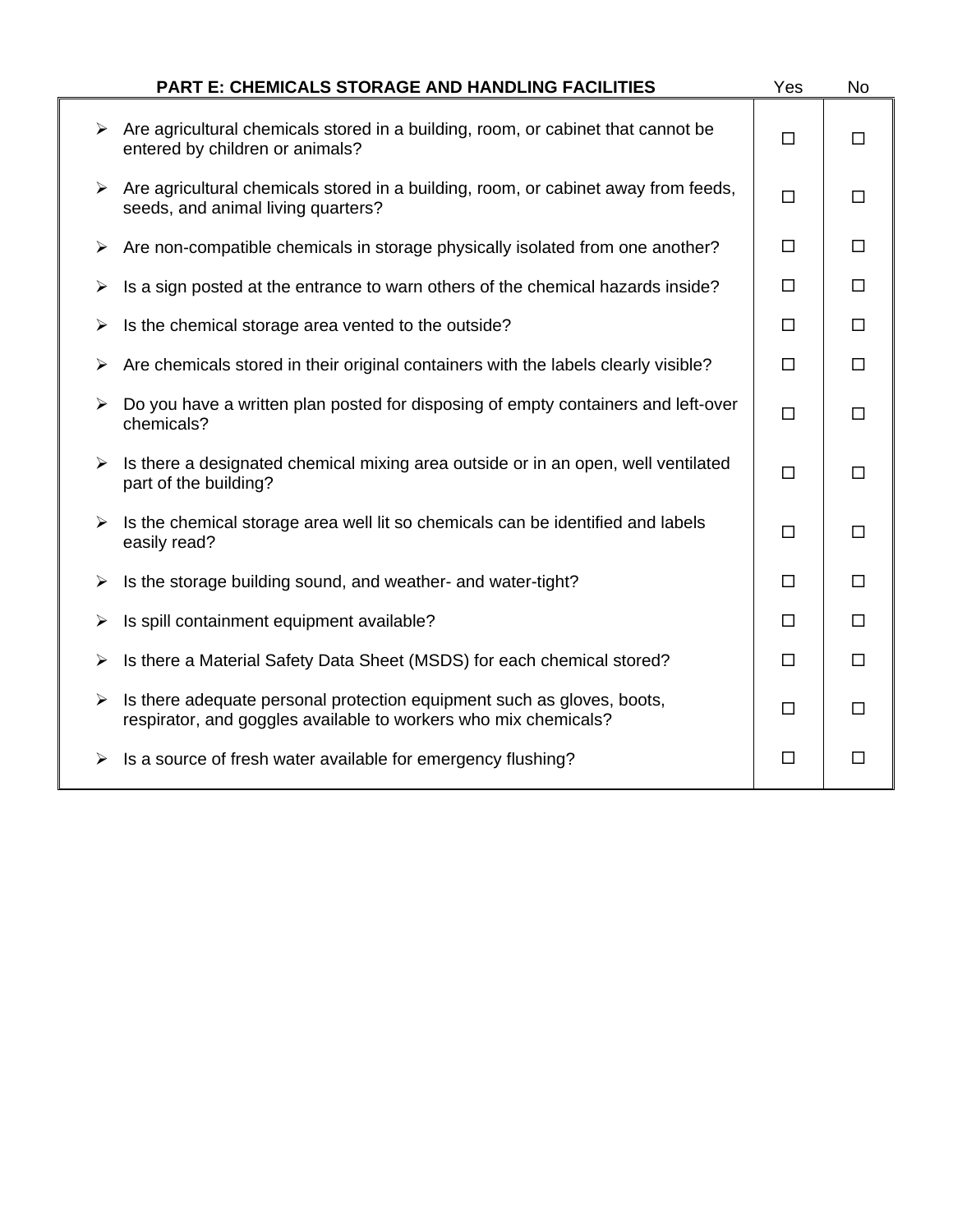|   | <b>PART F: FARM MACHINERY</b>                                                                                                                        | Yes    | No     |
|---|------------------------------------------------------------------------------------------------------------------------------------------------------|--------|--------|
| ➤ | Is farm equipment maintained according to instruction manual recommendations?                                                                        | □      | □      |
| ➤ | Are keys removed from motorized equipment when not in operation to prevent<br>children or intruders from starting them?                              | $\Box$ | □      |
| ➤ | Is there a first aid kit mounted on tractors?                                                                                                        | □      | П      |
| ➤ | Is there a fire extinguisher mounted on tractors?                                                                                                    | □      | П      |
| ➤ | Is there a master shield in place where the power take-off meets the tractor?                                                                        |        |        |
| ➤ | Are riders prohibited on farm equipment?                                                                                                             | $\Box$ | □      |
| ➤ | Are shields and guards in place when machinery is being operated?                                                                                    | $\Box$ | $\Box$ |
| ➤ | Is the power turned off and locked out before adjusting, unclogging, or servicing a<br>power-drive machine?                                          | $\Box$ | □      |
| ➤ | Are children and non-workers kept off and away from machinery and wagons?                                                                            | $\Box$ | □      |
| ➤ | Are farm equipment instruction and safety manuals available to workers?                                                                              | $\Box$ | $\Box$ |
| ➤ | Are safety start switches enabled to keep workers from starting the tractor while<br>standing on the ground?                                         | $\Box$ | $\Box$ |
| ➤ | Are all guards and shields securely affixed to tractors and equipment to protect<br>workers from rotating shafts, belts, chains, and pulleys?        | $\Box$ | □      |
| ➤ | Are all steps, ladders, and platforms on farm equipment clear of mud and other<br>material that may cause slipping and falling?                      | $\Box$ | □      |
| ➤ | Are warning signs and labels clean and legible on farm equipment?                                                                                    | $\Box$ | $\Box$ |
|   | Are towed loads hitched to the drawbar set in the designated towing position and<br>never to the tractor's axle, frame, or raised three-point hitch? | □      | □      |
| ➤ | Are tractors equipped with rollover protection structures?                                                                                           | □      | □      |
| ➤ | Are safety belts in working condition and worn when operating tractors with<br>rollover protection structures?                                       | $\Box$ | □      |
| ➤ | Are tractors and self-propelled machines equipped with dry chemical fire<br>extinguishers and first aid kits?                                        | $\Box$ | $\Box$ |
| ➤ | Are slow-moving vehicle emblems mounted on farm equipment that is transported<br>on public roads?                                                    | $\Box$ | □      |
| ➤ | Are slow-moving vehicle emblems kept clean and replaced when faded or<br>damaged?                                                                    | □      | □      |
|   | Is equipment lighting adequate to warn other drivers of your presence?                                                                               | П      |        |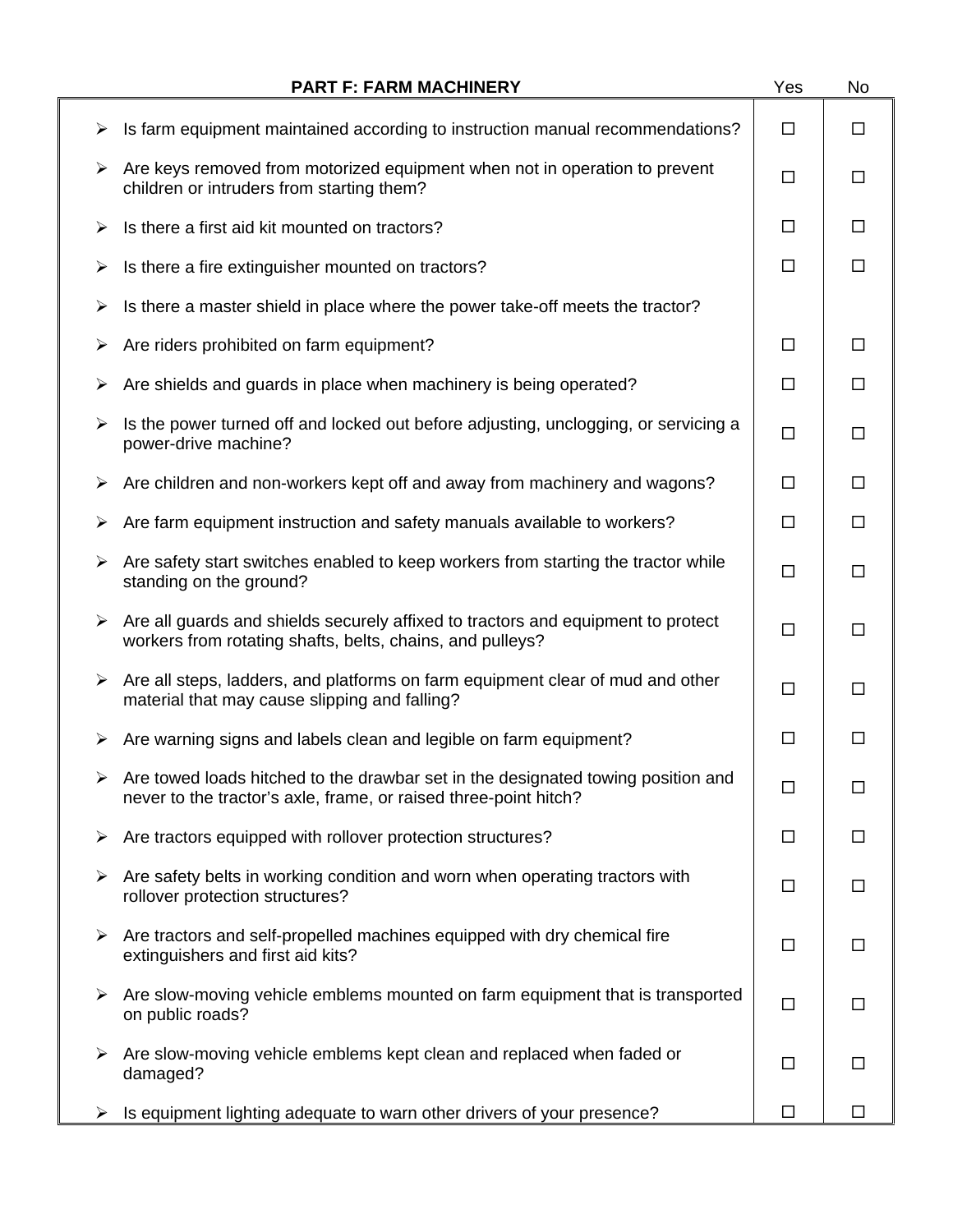|   | <b>PART F: FARM MACHINERY (CONT.)</b>                                                                                                       | Yes    | No     |
|---|---------------------------------------------------------------------------------------------------------------------------------------------|--------|--------|
| ➤ | Are flashing lights mounted on all farm equipment transported on public roads?                                                              | □      | П      |
| ➤ | Are reflectors kept clean and replaced when damaged?                                                                                        | □      | □      |
| ≻ | Is protective clothing and equipment appropriate for the chemical worn by sprayer<br>operators and loaders?                                 | □      | П      |
| ➤ | Have duster or sprayer operators been told to change clothes daily and to wash<br>before eating or smoking?                                 | $\Box$ | $\Box$ |
| ≻ | Are transport wheels or support jacks locked in position before disconnecting<br>hydraulic cylinders to avoid sudden shocks to the machine? | П      | П      |
| ➤ | Are jack stands placed under elevated equipment?                                                                                            | □      | П      |
| ➤ | Are tractor and equipment tires properly inflated?                                                                                          | □      | □      |
| ➤ | Are hitches sturdy and safety chains used when on public roads?                                                                             | П      | П      |
| ➤ | Is all trailing equipment fitted with safety chains and locking devices to keep hitch<br>pins from falling out?                             | $\Box$ | П      |
| ➤ | Are hydraulic couplings from the tractor to implements or machines connected<br>properly and checked for security?                          | П      | П      |
| ➤ | Are hydraulic lines and fittings inspected and immediately repaired if found faulty?                                                        | $\Box$ |        |
| ≻ | Is mounted equipment lowered before leaving the tractor?                                                                                    | □      | $\Box$ |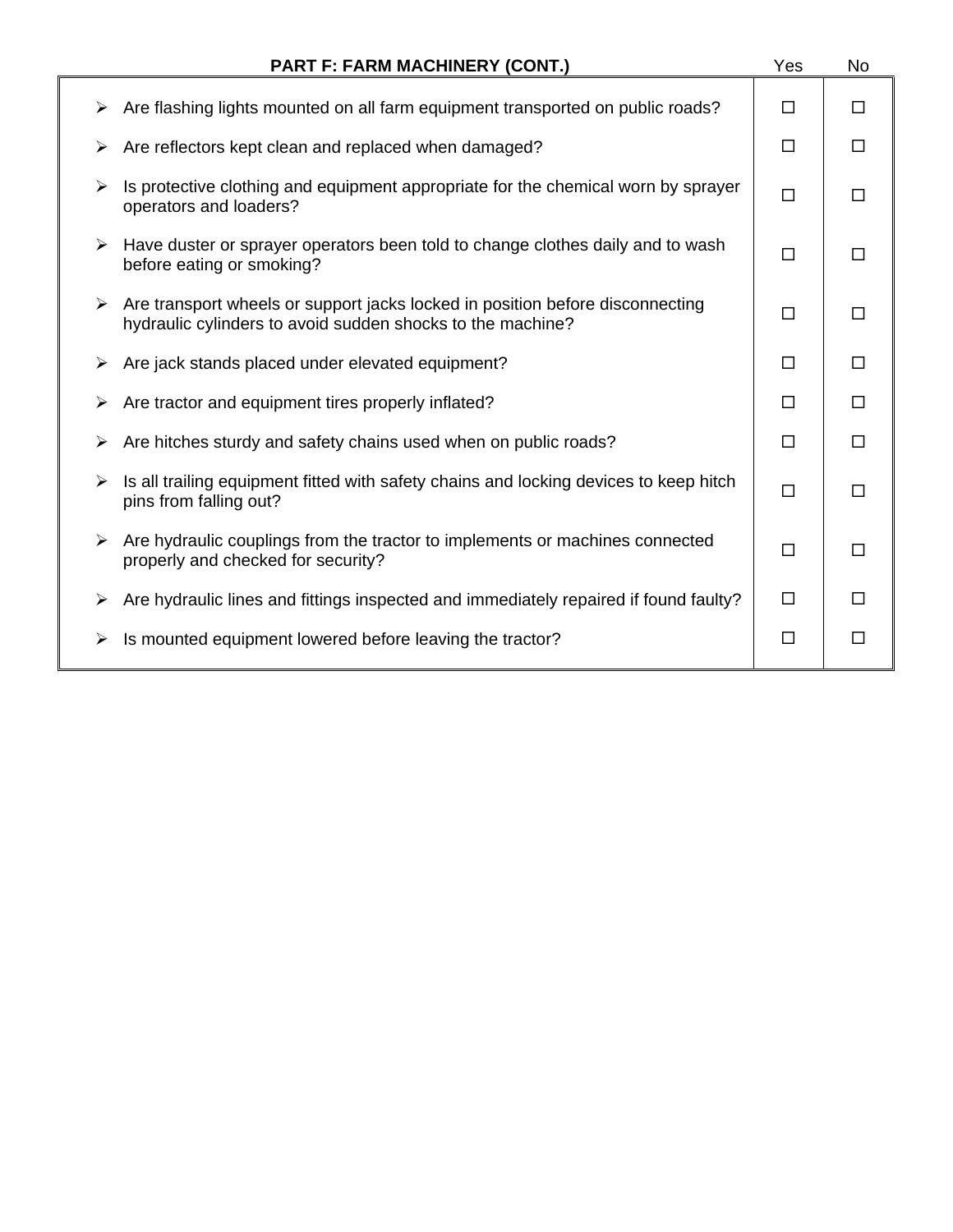|                       | <b>PART G: FUEL STORAGE AND HANDLING FACILITIES</b>                                                                                                                                                                                                | Yes    | <b>No</b> |
|-----------------------|----------------------------------------------------------------------------------------------------------------------------------------------------------------------------------------------------------------------------------------------------|--------|-----------|
|                       | $\triangleright$ Are above ground tanks solidly supported, vented, and located at least 50 feet<br>from the nearest structure?                                                                                                                     | $\Box$ | $\Box$    |
|                       | $\triangleright$ Are fuel tanks and pumps barricaded or guarded to protect them from vehicles<br>and equipment?                                                                                                                                    | □      | $\Box$    |
| ➤                     | Is a 10-pound or larger ABC fire extinguisher readily available?                                                                                                                                                                                   | $\Box$ | $\Box$    |
|                       | $\triangleright$ Are fuel hoses, nozzles, and pumps in good condition, and vents kept clean and<br>free of dirt and debris?                                                                                                                        | $\Box$ | $\Box$    |
|                       | $\triangleright$ Are the following safe refueling rules posted near the fuel tank: turn off the engine;<br>if hot, let it cool; extinguish smoking materials; remove the gas cap carefully;<br>avoid spills; and, return the nozzle to its holder? | $\Box$ | $\Box$    |
|                       | $\triangleright$ Are areas around fuel tanks and pumps free of weeds, trash, and other<br>combustible materials?                                                                                                                                   | $\Box$ | $\Box$    |
|                       | $\triangleright$ Are liquid petroleum (LP) storage tanks located at least 50 feet from the nearest<br>building, and protected where they will not be struck by passing vehicles or<br>machinery?                                                   | П      | $\Box$    |
| ➤                     | Are workers alert for leaks in the LP system?                                                                                                                                                                                                      | □      | □         |
| ➤                     | Are LP system regulators and gauges protected from weather and dirt?                                                                                                                                                                               | $\Box$ | $\Box$    |
| $\blacktriangleright$ | Are small quantities of gasoline, kerosene, or diesel fuel stored in UL or FM<br>labeled metal containers?                                                                                                                                         | $\Box$ | $\Box$    |
|                       | $\triangleright$ Are "No Smoking" signs posted in the fuel storage area?                                                                                                                                                                           | □      | □         |